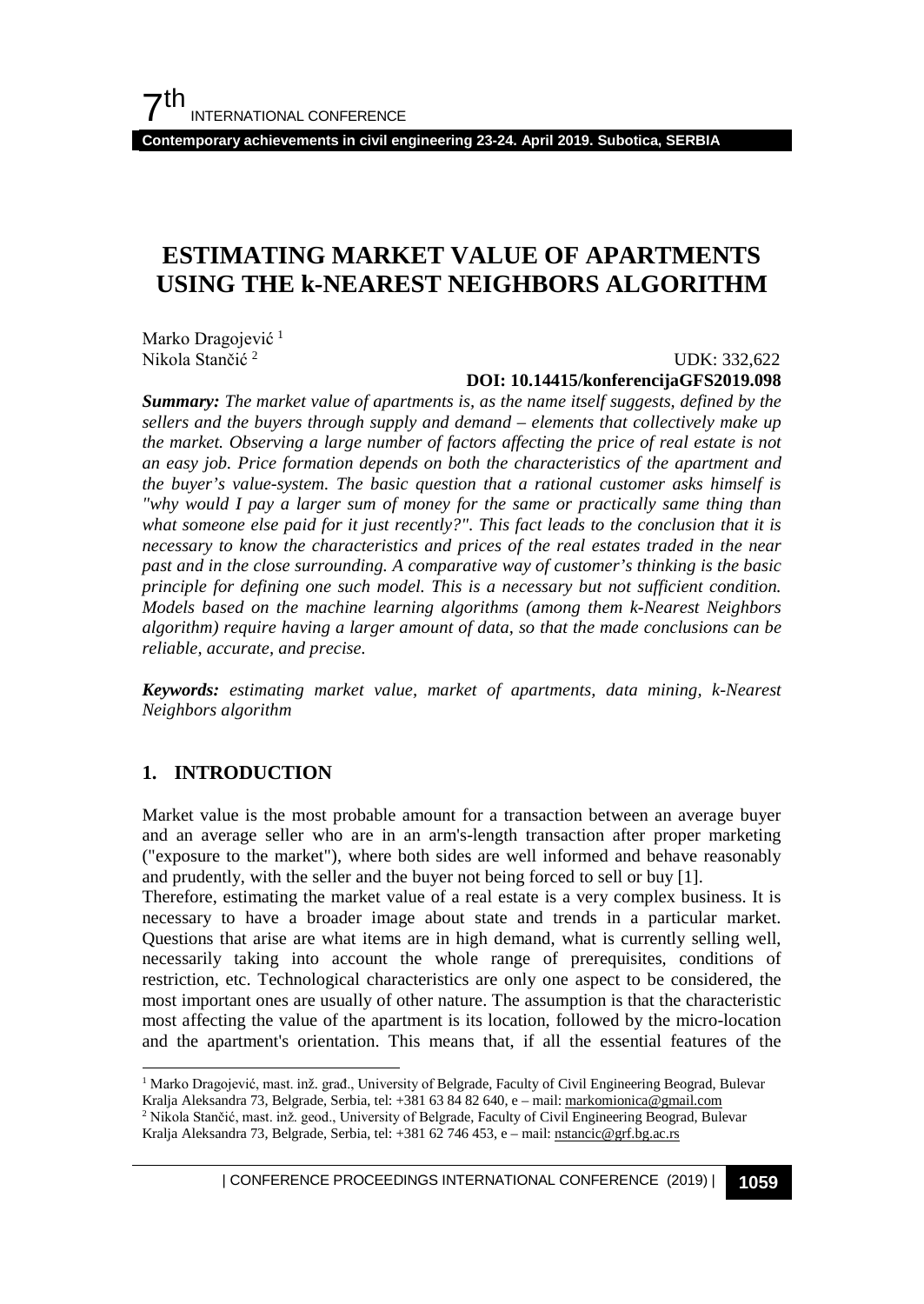# 7. МЕЂУНАРОДНА КОНФЕРЕНЦИЈА

#### **Савремена достигнућа у грађевинарству 23-24. април 2019. Суботица, СРБИЈА**

apartments on one hand, and the desires and capabilities of the buyers on the other hand are known, it would be possible to assess the value of a particular apartment with great precision. In situations where the available data has the knowledge of certain significant facts covered, an excellent solution for predicting the unknown value of some apartment would be a method that includes making conclusions based on the data or the application of some of the methods of machine learning.

Data mining, also known as data analysis, can be defined as the process of analyzing large information repositories and of discovering implicit, but potentially useful information [\[2\].](#page-9-1) It owes its origins to a process known as the knowledge discovery in databases (KDD) [\[3\],](#page-10-0) in which it originally represented one of the steps. The main characteristic of data mining is the capability to uncover seemingly hidden relationships and to reveal unknown patterns and trends by 'digging' into large amounts of data [\[4\].](#page-10-1) These detected patterns can represent some new knowledge that, as such, can be used to predict the future behavior of a certain phenomenon. Practically, data mining usually involves analyzing the vast amount of historical data which was previously considered unusable and was ignored.

The last decades have brought significant advances in techniques relating to the collection and storage of various data. This progress has led to a sort of a flooding with data. However, this amount of data is not being accompanied by the proportional acquisition of new knowledge. With the development of the technology and the increase of the processing power of computers, it's become easier to process larger sets of data in a more effective way. For this reason, data mining today represents an important method for modeling something *unknown* on the basis of something *known* that, at first glance, seems like non-informative data.

With all of this in mind, the aim of this paper is to create a model that will predict the price or class of the apartment based on the previous experience and the known features of other apartments. Algorithms belonging to machine learning will be applied for these purposes. In particular, a practical example is done using the k-Nearest Neighbors approach.



*Figure 1. Graphic representation of the model*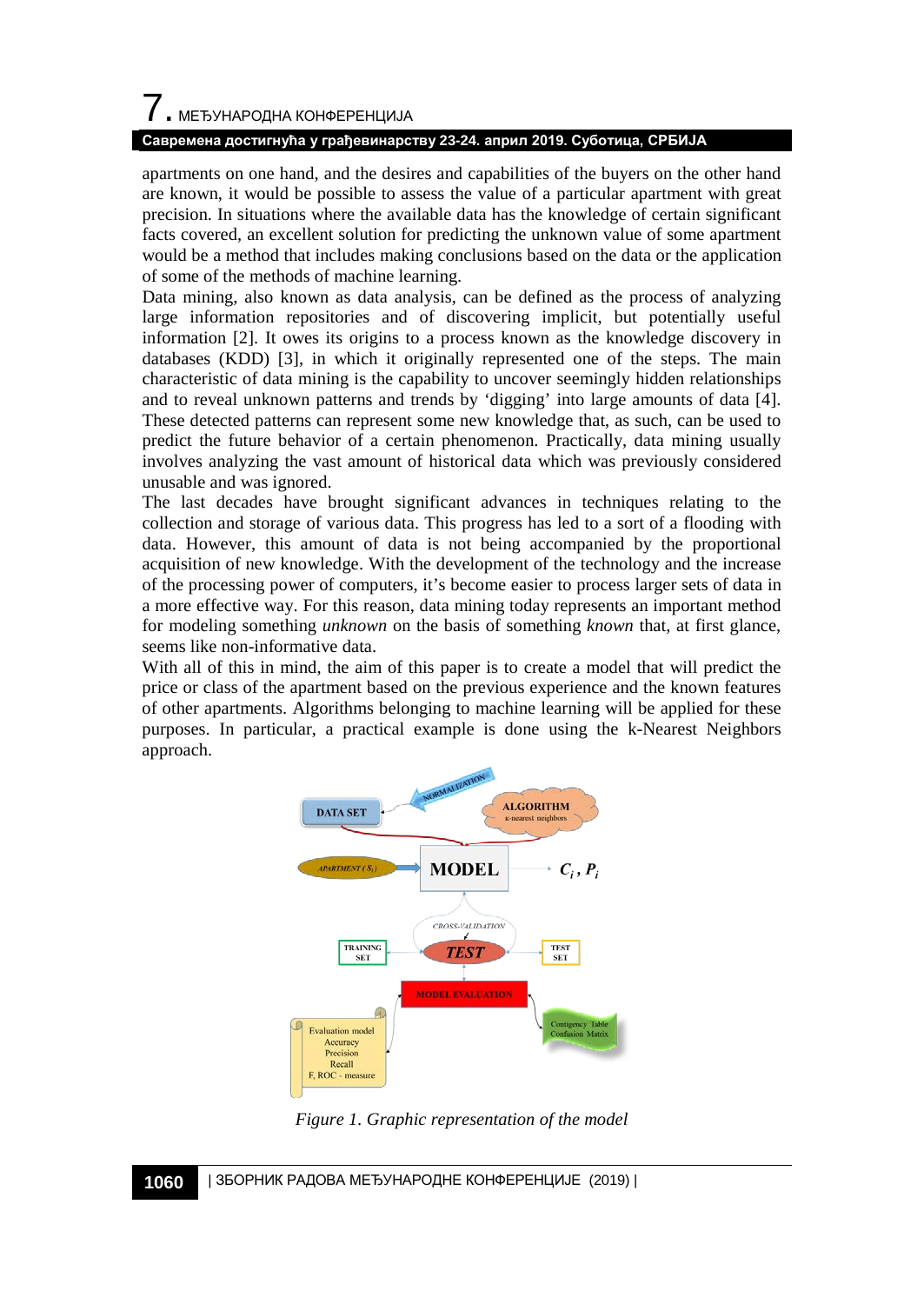**Contemporary achievements in civil engineering 23-24. April 2019. Subotica, SERBIA**

# **2. MATHEMATICAL BASIS OF THE k-NEAREST NEIGHBORS ALGORITHM**

k-Nearest Neighbors algorithm (abbr. KNN) is one of the most used machine learning algorithms. The idea behind this algorithm is to mimic a comparative way of thinking. Thus, it is very similar to the most used approach for assessing the value of real estate – comparative method. The algorithm itself is based on storing objects in the mdimensional space, where the number *m* represents the number of different characteristics (attributes). Since the object has certain attribute values, it occupies a specific point in this space.

If a large number of objects is collected and placed in m-dimensional space, it can be noticed that similar objects are grouping together. These groups of objects will most likely represent separate classes. Given the position of a new object whose class is not known, the algorithm will be able to determine what class it most likely belongs to. The criteria for predicting its most probable class are the classes for *k* other objects from the immediate environment. The basic idea of this algorithm is shown in *Figure 2*.



*Figure 2. Example of the k-Nearest Neighbors classifier*

The number of nearest neighbors must be an odd number (usually 1, 3, 5 or 7), in order to be able to choose the winning class. The closer neighbors, that is, those who have similar values of the attributes should have stronger influence. That's why it is necessary to calculate the distances (or proximity) from the unclassified instance to the *k* nearest instances, in order to take the weights into account. Different formulas can be used for determining the distance, and the general form is Minkowski's formula:

$$
Md_{(x,y)} = \left(\sum_{i=1}^{n} |x_i - y_i|^p\right)^{\frac{1}{p}}
$$
 (1)

When  $p = 2$  Minkowski distance becomes Euclidean distance:

$$
E_{(x,y)} = \sqrt{\sum_{i=1}^{n} (x_i - y_i)^2}
$$
 (2)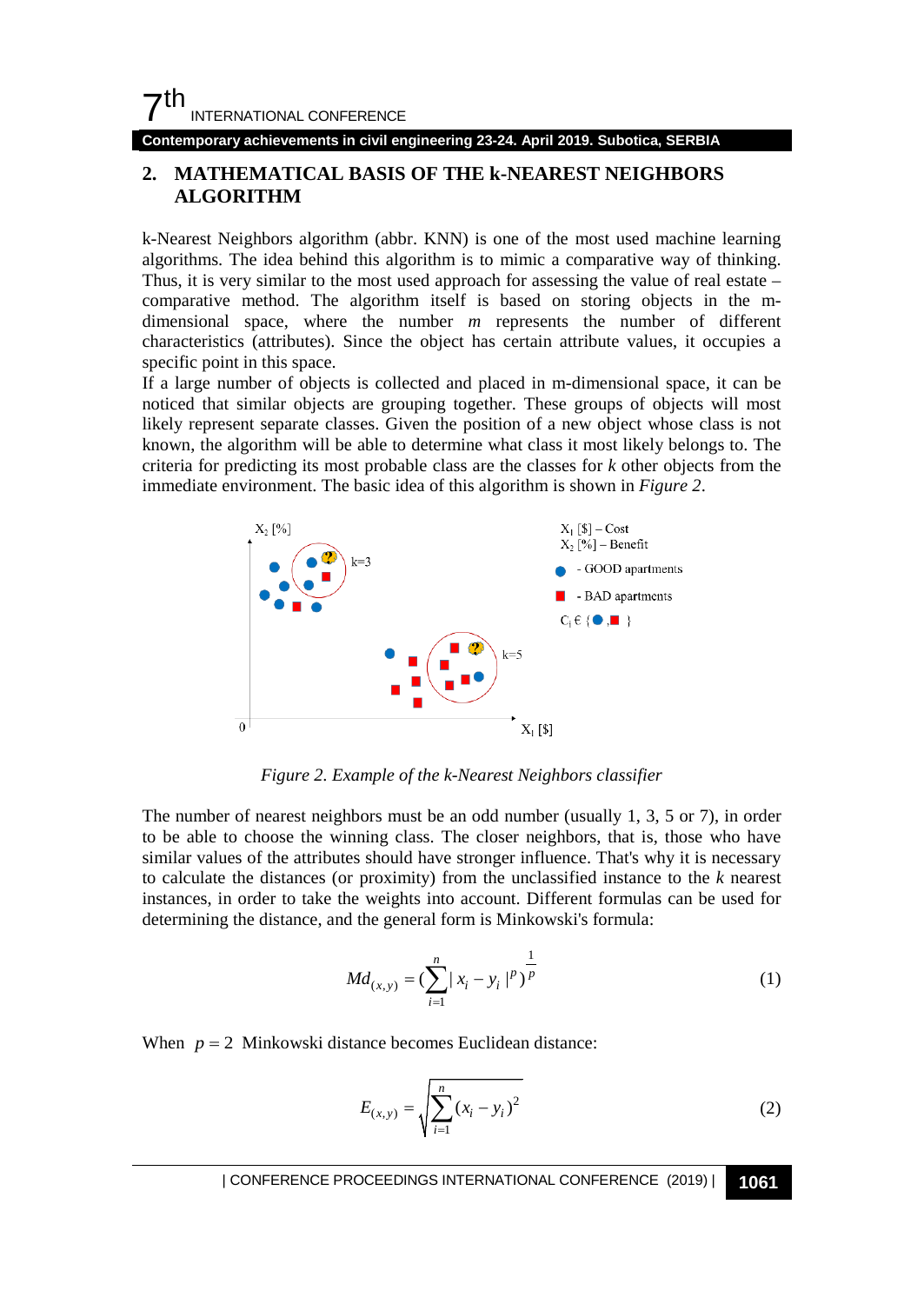When  $p = 1$  Minkowski distance becomes Manhattan ('taxi') distance:

$$
d_{(x,y)} = \sum_{i=1}^{n} |x_i - y_i|
$$
\n(3)\n  
\n
$$
\sum_{i=1}^{n} |x_i - y_i|
$$
\n
$$
\sum_{i=1}^{n} |x_i - y_i|
$$
\n
$$
\sum_{i=1}^{n} |x_i - y_i|
$$
\n
$$
\sum_{i=1}^{n} |x_i - y_i|
$$
\n
$$
\sum_{i=1}^{n} |x_i - y_i|
$$
\n(3)\n
$$
\sum_{i=1}^{n} |x_i - y_i|
$$
\n
$$
\sum_{i=1}^{n} |x_i - y_i|
$$
\n(3)

*Figure 3. Difference between Euclidean and Manhattan distances*

A wide range of different values of numerical attributes can lead to a disproportionate influence of a particular attribute in decision-making. Therefore, the value of the attribute is normalized as follows:

$$
x_i^N = \frac{x_i - x_{\text{min}}}{x_{\text{max}} - x_{\text{min}}} \tag{4}
$$

Often, not all attributes are of equal importance. For this reason, the weights that take these differences into account are used. Regarding the weights, the final distance is calculated according to the following formula:

$$
d_i^* = \frac{\sum_{i=1}^n \omega_i \cdot d_i}{\sum_{i=1}^n \omega_i} \tag{5}
$$

 $d_i$  – distance of the *i*-th attribute

<sup>ω</sup>*<sup>i</sup>* − weight (significance) of the *i*-th attribute

After all distances to the *k* nearest neighbors are calculated, it is possible to make the decision on the winning class. The weights of the instances can also be introduced, so that the closer instances have more impact than the more distant ones. The formula used is:

$$
N = \sum_{i=1}^{n} \frac{1}{d_i} \tag{6}
$$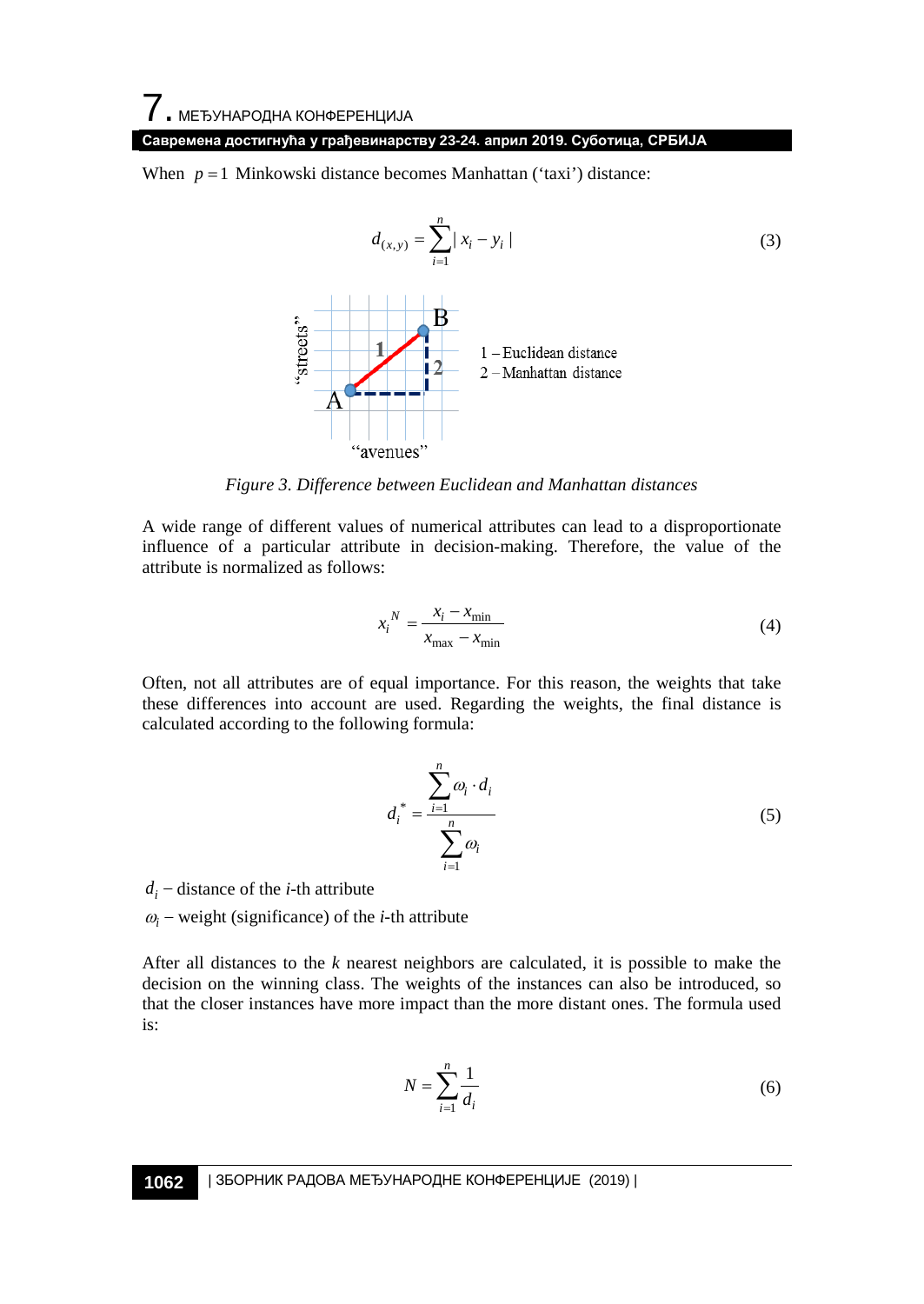# $7<sup>th</sup>$ INTERNATIONAL CONFERENCE

#### **Contemporary achievements in civil engineering 23-24. April 2019. Subotica, SERBIA**

#### **2.1. MODEL EVALUATION**

The evaluation of the model is based on model quality parameters. Most often, the relevant parameters for model assessment are its accuracy, precision, recall and, so called, F-measure of the model. The F-measure is dependent on model's precision and recall as it represents their harmonic mean.

The accuracy of the model (*A*) is calculated as the ratio of the number of accurately classified apartments and the number of incorrectly classified ones:

$$
A = \frac{\sum_{i=1}^{n} c_{ii}}{\sum_{i,j=1}^{n} c_{ij}}
$$
 (7)

 $C \in \{C_1, ..., C_i, ..., C_n\}$  – classes

 $c_{ii}$  − number of instances that the model correctly classified  $c_{ij}^{i \neq j}$  – number of instances for which the model's decision and the actual situation differ

Contingency table is a form used to show the number of instances that are the result of the model's decision. Its elements are shown in *Table 1*.

| <b>Value</b> | Real   | Model  |  |  |  |  |  |  |
|--------------|--------|--------|--|--|--|--|--|--|
| TPi          | $(+C)$ | $(+C)$ |  |  |  |  |  |  |
| $FP_i$       | $(-C)$ | $(+C)$ |  |  |  |  |  |  |
| $TN_i$       | $(-C)$ | $(-C)$ |  |  |  |  |  |  |
| FN:          | $(+C)$ | $-C$ ) |  |  |  |  |  |  |

*Table 1:* Contingency table

 $TP_i - TRUE$  *POSITIVES* – number of instances from class  $C_i$  that model classified as  $C_i$  $FP_i - FALSE \; POSITIVES - number of instances that are not from class  $C_i$  but were$ mistakenly classified as *Ci*

 $TN_i - TRUE \textit{NEGATIVES}$  – number of instances that are not from class  $C_i$  that model didn't classify as *Ci*

 $FN_i$  – **FALSE NEGATIVES** – number of instances from class  $C_i$  but were mistakenly not classified as *Ci*

Using the mentioned values, it is feasible to calculate class  $C_i$  precision ( $\pi_i$ ), its recall (  $\rho$ <sub>*i*</sub>), F-measure for one class ( $F$ <sub>*i*</sub>) and model's final weighted F-measure ( $F$ ):

$$
\pi_i = \frac{TP_i}{(TP_i + FP_i)} \quad ; \quad \rho_i = \frac{TP_i}{(TP_i + FN_i)} \quad ; \quad F_i(\pi_i, \rho_i) = \frac{2 \cdot \pi_i \cdot \rho_i}{\pi_i + \rho_i} \quad ; \quad F = \sum_{i=1}^n \omega_i \cdot F_i \tag{8}
$$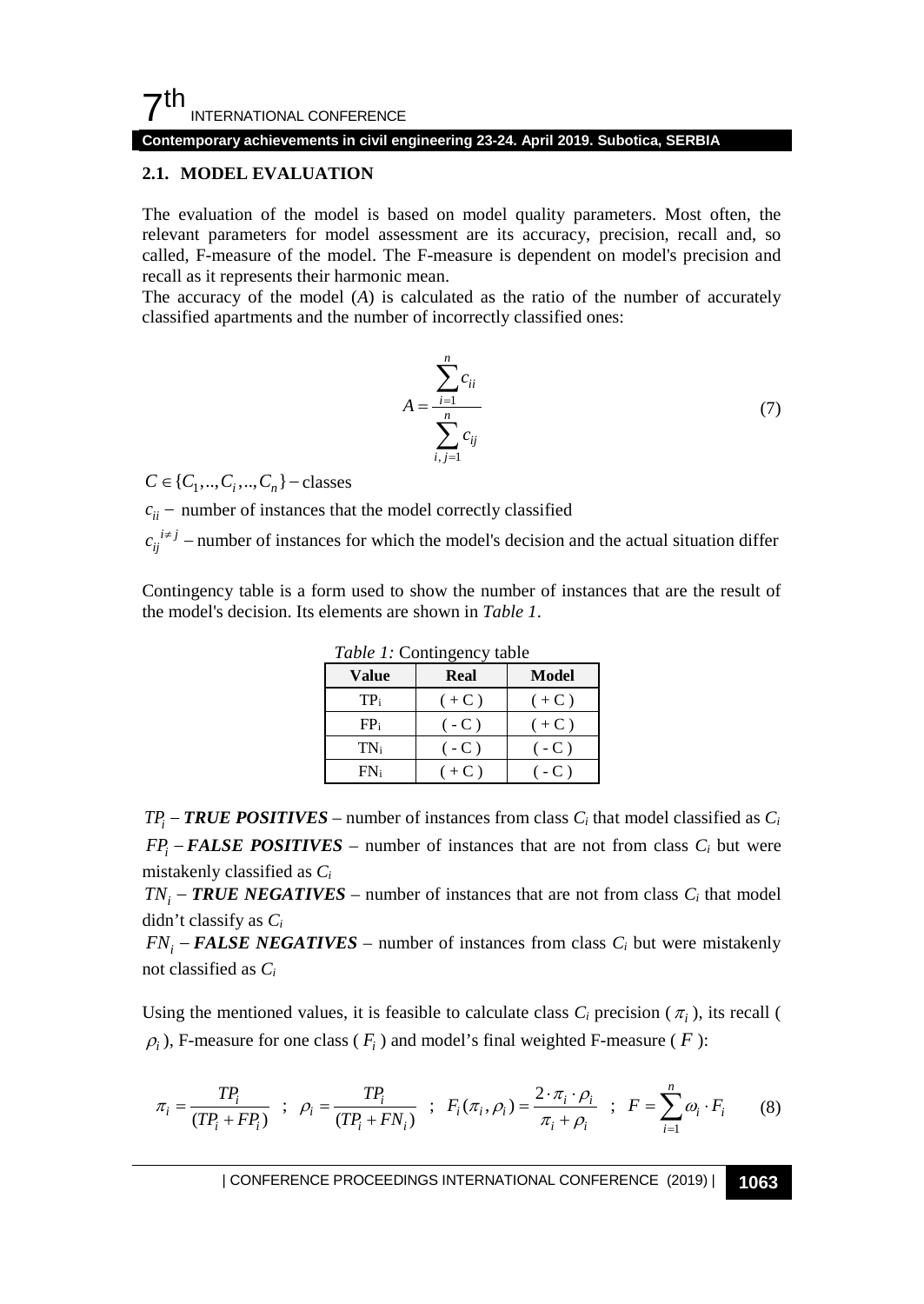# **3. EXPERIMENTAL SECTION**

The experimental section consists of several segments. The first step are the market analysis and data collection. This segment can be further broken down into finding the data source, deciding on the domain of the problem, choosing the apartments' characteristics that are being considered, collecting data and, finally, forming the dataset suitable for further analysis. An analysis of numerical and categorical attributes was done in the second part. Additionally, adequate statistical parameters were calculated in order to make it easier to see the scope and summary of available data. Third and fourth segments present the results of the classification and regression models, respectfully.

# **3.1. MARKET ANALYSIS AND DATA COLLECTION**

A large number of real estate data can be found publically in advertisements on the Internet. As a data source for this paper, a database of advertised apartments on the website [\[5\]](#page-10-2) was used, where sellers advertise their real estate. The website contains basic information about the characteristics of apartments that are used as a dataset for defining a model. The data were collected individually, as a stratified sample, by taking one apartment per stratum of the total price (from 10000 to 20000, from 20000 to 30000, ..., from 140000 to 150000 euros).

Dataset comprises of 218 collected apartments. They have next characteristics, with the domain shown in brackets: *Location* (Banovo brdo, Vračar, Sremčica, Ledine, Žarkovo, Vidikovac, Banjica, Braće Jerković, Voždovac, Medaković, Senjak, Dedinje, Cvetkova pijaca, Đeram, Palilula, Dorćol, Stari grad, Bele vode, Zvezdara, Karaburma); *Number of rooms* (studio, 1, 1.5, 2, 2.5, 3, 3+), *Total price (in euros)*, *Area (square meters)*, *Floor* (basement, ground floor, 1, 2, 3, …), *Total floors*, *Top floor* (yes, no, null), *Central heating* (yes, no, null), *Condition (impression based on a photo)* (bad, medium, good, null), *Age* (old, new), *Elevator* (yes, no, not necessary, null), *Clean papers* (yes, no, null), *Balcony* (yes, no), *Basement* (yes, no), *Unit price* (in euros per square meter).

Raw data is usually not convenient for training the model without any prior processing. Hence, some expert knowledge was included. For example, the attribute *Elevator* takes the values "yes" if there is an elevator, "no" if the building does not have an elevator, "null" if the value of this attribute is not known, and the newly created expert value "not necessary" if the apartment is in basement or ground floor. Also, attribute *Condition* was converted to numerical values, so that the available values could be sorted into a sequence and thus be comparable. Accordingly, raw data from the website is mapped into the appropriate set of data that is prepared for defining the model in the next steps.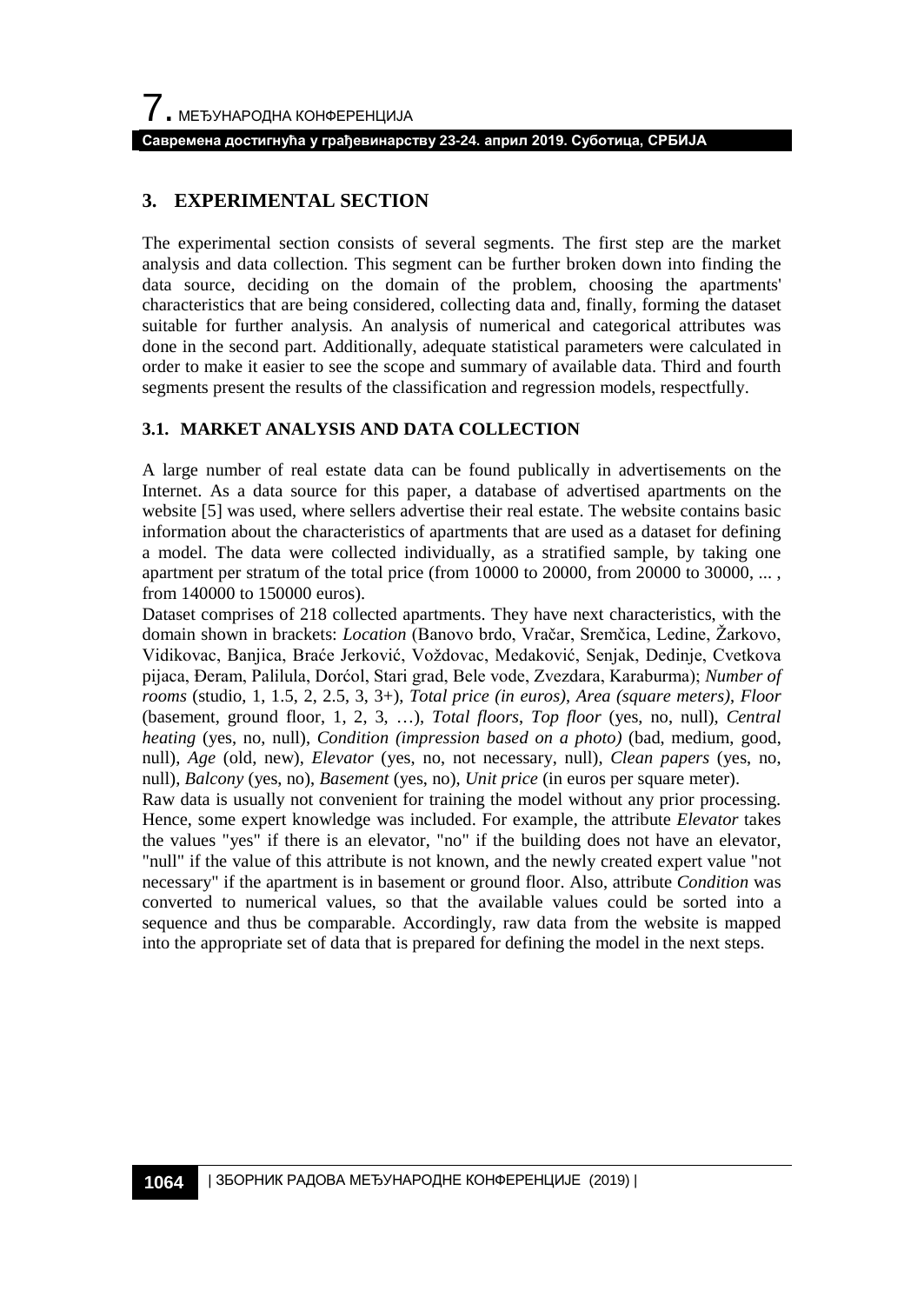# $7<sup>th</sup>$ INTERNATIONAL CONFERENCE

**Contemporary achievements in civil engineering 23-24. April 2019. Subotica, SERBIA**

# **3.2. STATISTICS OF COLLECTED DATA**

The statistics considering attributes of the used dataset are shown in *Table 2* and *Table 3*. The first table contains nominal attributes while the second one depicts numerical attributes.

| <b>Location</b>    | $\mathbf N$    | $\frac{0}{0}$  | $\frac{0}{0}$<br><b>Top floor</b><br>$\mathbf N$         |             | <b>Clean papers</b> | $\mathbf N$            | $\frac{0}{0}$        |                        |
|--------------------|----------------|----------------|----------------------------------------------------------|-------------|---------------------|------------------------|----------------------|------------------------|
| Banovo brdo        | 13             | 6              | Yes                                                      | 49          | 22                  | yes                    | 162                  | 74                     |
| Vračar             | 14             | 6              | N <sub>o</sub>                                           | 157         | 72                  | no                     | 25                   | 11                     |
| Sremčica           | 8              | 4              | Null                                                     | 12          | 6                   | null                   | 31                   | 14                     |
| Ledine             | $\overline{7}$ | 3              | $\sum$                                                   | 218         | 100                 | $\Sigma$               | 218                  | 10<br>$\mathbf{0}$     |
| Žarkovo            | 11             | 5              |                                                          |             |                     |                        |                      |                        |
| Vidikovac          | 9              | $\overline{4}$ | <b>Central</b><br>heating                                | ${\bf N}$   | $\frac{0}{0}$       | <b>Balcony</b>         | ${\bf N}$            | $\frac{0}{0}$          |
| Banjica            | 11             | 5              | Yes                                                      | 96          | 44                  | yes                    | 140                  | 64                     |
| Braće Jerković     | 12             | 6              | N <sub>o</sub>                                           | 110         | 50                  | no                     | 78                   | 36                     |
| Voždovac           | 12             | 6              | Null                                                     | 12          | 6                   | $\Sigma$               | 218                  | 10<br>$\boldsymbol{0}$ |
| Medaković          | 11             | 5              | Σ                                                        | 218         | 100                 |                        |                      |                        |
| Senjak             | 9              | $\overline{4}$ |                                                          |             |                     | <b>Basement</b>        | N                    | $\frac{0}{0}$          |
| Dedinje            | 12             | 6              | Age                                                      | $\mathbf N$ | $\frac{0}{0}$       | yes                    | 66                   | 30                     |
| Cvetkova<br>pijaca | 11             | 5              | <b>New</b>                                               | 46          | 21                  | no                     | 152                  | 70                     |
| <b>Deram</b>       | 10             | 5              | Old<br>79<br>172                                         |             | $\Sigma$            | 218                    | 10<br>$\overline{0}$ |                        |
| Palilula           | 12             | 6              | Σ                                                        | 218         | 100                 |                        |                      |                        |
| Dorćol             | 12             | 6              |                                                          |             |                     | <b>Elevator</b>        | $\mathbf N$          | $\frac{0}{0}$          |
| Stari grad         | 9              | $\overline{4}$ |                                                          |             |                     | yes                    | 52                   | 24                     |
| Bele vode          | 11             | 5              |                                                          |             |                     | no                     | 65                   | 30                     |
| Zvezdara           | 12             | 6              | N - number of apartments<br>with the corresponding value |             |                     | not necessary          | 79                   | 36                     |
| Karaburma          | 12             | 6              | of the attribute                                         |             |                     | null                   | 22                   | 10                     |
| $\Sigma$           | 218            | 100            |                                                          | Σ           | 218                 | 10<br>$\boldsymbol{0}$ |                      |                        |

*Table 2: Statistics of collected nominal data*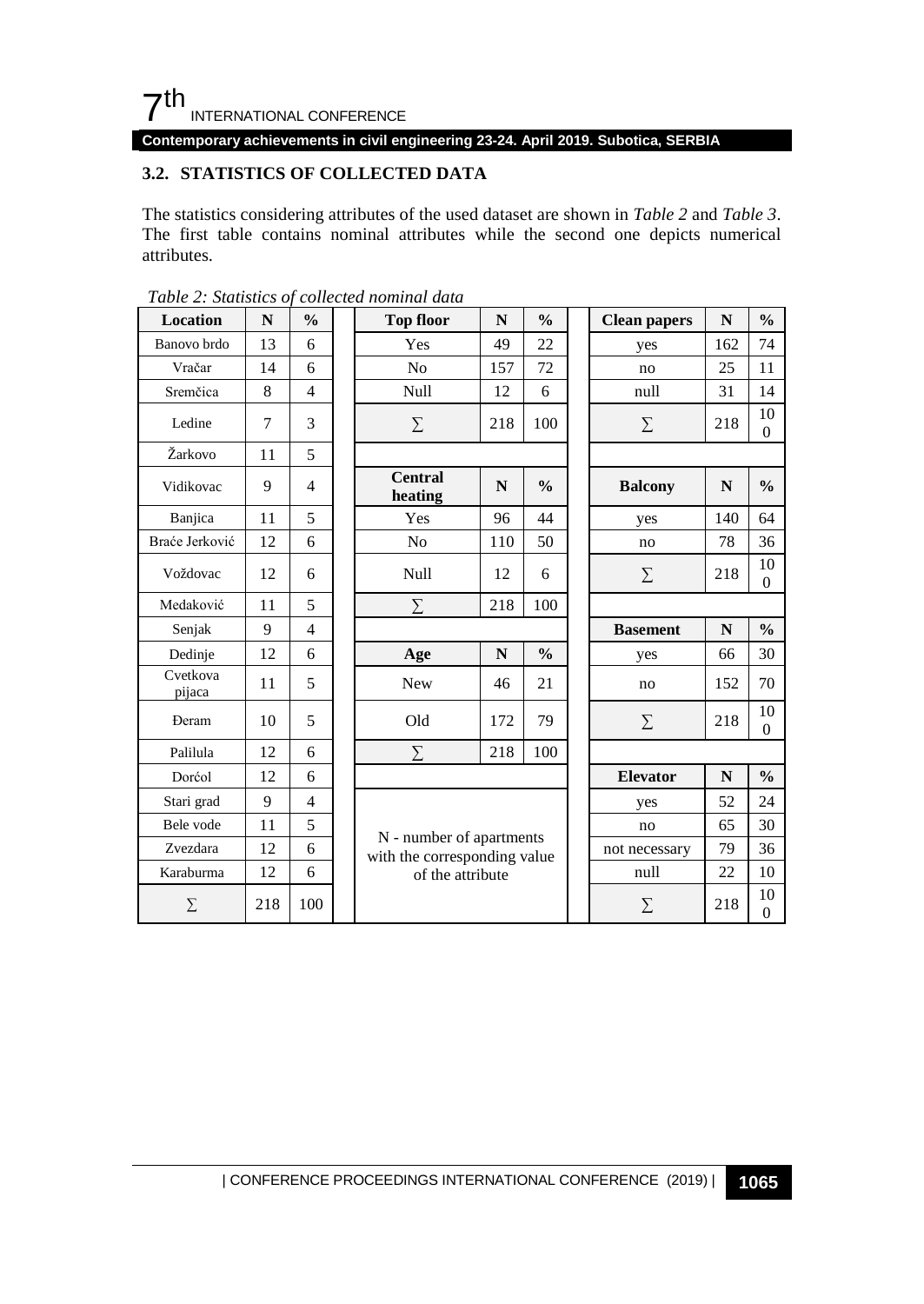

| <b>Attribute</b>                           | $\mathbf N$      | <b>MIN</b>       | <b>MAX</b>        | <b>MEA</b><br>N | <b>STDE</b><br>V | <b>SKE</b><br>W | <b>KUR</b><br>T | Q1               | Q2                | Q <sub>3</sub>    | $Q3-$<br>Q1       |
|--------------------------------------------|------------------|------------------|-------------------|-----------------|------------------|-----------------|-----------------|------------------|-------------------|-------------------|-------------------|
| Total price<br>ſ€                          | 218              | 1400<br>$\Omega$ | 19500<br>$\Omega$ | 77399           | 38820            | $\mathbf{0}$    | $-1$            | 4558<br>8        | 73250             | 10500<br>$\Omega$ | 59413             |
| Area $[m^2]$                               | 218              | 14               | 152               | 61              | 28               | 0.64            | 0.31            | 39               | 59                | 79                | 40                |
| Unit price<br>$\lceil \Theta m^2 \rceil$   | 218              | 500              | 3438              | 1300            | 451              | 1.14            | 1.83            | 965              | 1188              | 1563              | 598               |
| Number of<br>rooms                         | 218              | 0.5              | $\overline{4}$    | $\overline{c}$  | 1.07             | 0.01            | $-0.85$         | 1.5              | 2.5               | 3                 | 1.5               |
| Floor                                      | 218              | $-1$             | 12                | $\overline{c}$  | 3.10             | 1.41            | 2.27            | 0.5              | 1                 | 3                 | 2.5               |
| Number of<br>floors                        | 218              | $-1$             | 17                | $\overline{4}$  | 3.10             | 0.92            | 1.91            | $\overline{c}$   | $\overline{4}$    | 6                 | $\overline{4}$    |
| Condition                                  | 218              | $\mathbf{1}$     | 3                 | 1.92            | 0.76             | 0.14            | $-1.27$         | $\mathbf{1}$     | $\overline{c}$    | 2.75              | 1.75              |
| <b>Percentile</b>                          | $0\%$            | 10%              | 20%               | 30%             | 40%              | 50%             | 60%             | 70%              | 80%               | 90%               | 100%              |
| Total price                                |                  |                  |                   |                 |                  |                 |                 |                  |                   |                   |                   |
| ſ€                                         | 1400<br>$\Omega$ | 2956<br>$\Omega$ | 39700             | 50000           | 61982            | 73250           | 85000           | 9700<br>$\Omega$ | 11880<br>$\Omega$ | 13500<br>$\Omega$ | 19500<br>$\Omega$ |
| Area $\lceil m^2 \rceil$                   | 14               | 26               | 36                | 44              | 50               | 59              | 66              | 75               | 83                | 97                | 152               |
| Unit price<br>$\lceil \epsilon m^2 \rceil$ | 500              | 869              | 938               | 1000            | 1081             | 1188            | 1322            | 1442             | 1655              | 1945              | 3438              |
| Number of<br>rooms                         | 0.5              | 0.5              | $\mathbf{1}$      | $\overline{c}$  | $\overline{c}$   | 2.5             | 2.5             | 3                | 3                 | $\overline{4}$    | $\overline{4}$    |
| Floor                                      | $-1$             | 0.5              | 0.5               | 0.5             | $\mathbf{1}$     | $\mathbf{1}$    | $\overline{c}$  | 3                | $\overline{4}$    | 5                 | 12                |
| Number of<br>floors                        | $-1$             | 1                | $\overline{c}$    | 3               | 3                | $\overline{4}$  | $\overline{4}$  | 5                | 6                 | 8                 | 17                |

*Table 3: Statistics of collected numerical data*

Particularly important statistical parameters from the table above are the percentile ranks for the attribute *Unit price*. There values were used for defining the boundaries of the future classes within k-Nearest Neighbors classification. As it was decided that there should be no more than six classes, their boundaries were roughly set to the unit prices corresponding to the sextiles. The boundaries were rounded to hundreds of euros. The distribution of unit prices classes can be seen in *Figure 4*.



*Figure 4. Distribution of unit prices classes*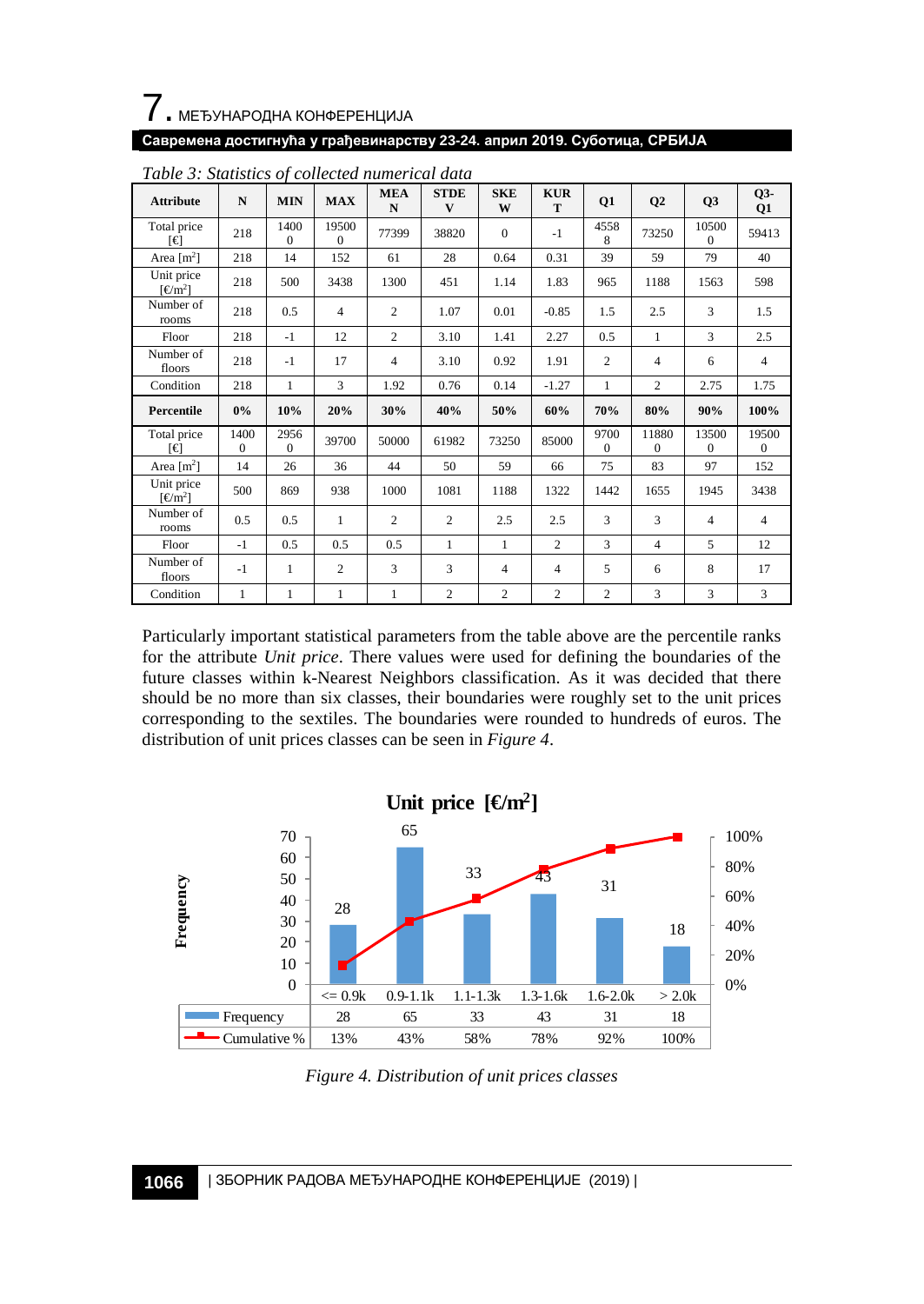#### **Contemporary achievements in civil engineering 23-24. April 2019. Subotica, SERBIA**

### <span id="page-8-0"></span>**3.3. CLASSIFICATION**

The k-Nearest Neighbors classification on the available dataset was performed using the tools from Java-based suite of machine learning software Weka [\[6\].](#page-10-3) Firstly, the normalization of all numerical attributes according to formula (4) was performed. The value used for parameter  $k$  is three. It turned out that it is optimal to use the Manhattan distance shown in formula (3). In addition to this, the proximity i.e. the weights of the instances were taken into account in accordance with formula (6).

Having a relatively small number of apartments dictated that the testing has to be carried out on every instance. The method used for testing was cross-validation and the Fmeasure is declared as the main quality indicator. The model's quality estimates for KNN classification are shown in *Table 4*.

| <b>Class</b>      | Accuracy | <b>Precision</b> | <b>Recall</b> | <b>F-Measure</b> |
|-------------------|----------|------------------|---------------|------------------|
| $\epsilon = 0.9k$ |          | 0.190            | 0.143         | 0.163            |
| $0.9 - 1.1k$      | 32.11%   | 0.354            | 0.431         | 0.389            |
| $1.1 - 1.3k$      |          | 0.286            | 0.303         | 0.294            |
| $1.3 - 1.6k$      |          | 0.270            | 0.233         | 0.250            |
| $1.6 - 2.0k$      |          | 0.290            | 0.290         | 0.290            |
| $>$ 2.0 $k$       |          | 0.600            | 0.500         | 0.545            |
| Weighted average  |          | 0.318            | 0.321         | 0.317            |

*Table 4: Classification model evaluation*

#### **3.4. REGRESSION**

Chapter [3.3](#page-8-0) presented a classification model, the purpose of which is to predict the apartments' classes, while the aim of the regression model is to predict the unit price of apartments. The regression model was built using the same parameters and with the same dataset as it was the case with the classification. Estimates of the regression model and unit price prediction for the first five apartments are shown in *Table 5*.

| Performance                | Value  | Apartment      | Actual  | Predicted | Error     |
|----------------------------|--------|----------------|---------|-----------|-----------|
| Correlation coefficient    | 0.5573 |                | 1042.37 | 1186.00   | 143.63    |
| Mean absolute error        | 289.48 | $\overline{c}$ | 1355.93 | 1411.09   | 55.16     |
| Root mean square error     | 376.76 | 3              | 1840.00 | 1423.58   | $-416.42$ |
| Relative absolute error    | 81.29  | $\overline{4}$ | 727.81  | 1130.97   | 403.16    |
| Root relative square error | 83.31  |                | 1660.38 | 1489.69   | $-170.69$ |

*Table 5: Regression model evaluation and the prediction examples*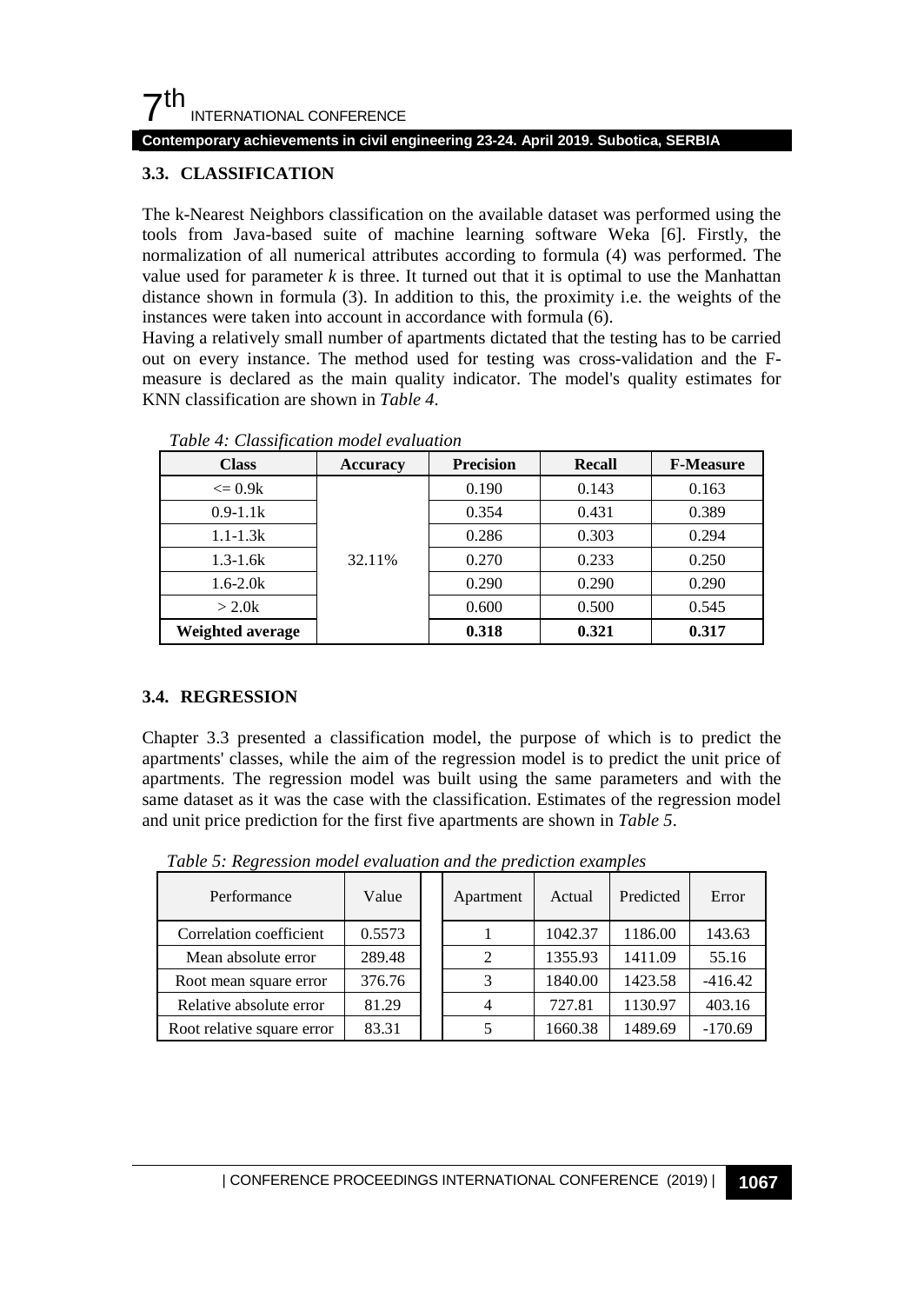# **4. DISCUSSION AND CONCLUSIONS**

By observing the results of the model evaluation parameters, it can be concluded that the obtained values have low values. The reason for this can be found in many different facts. First of all, the number of downloaded data about the apartments was insufficient. Likewise, it is noticeable that there is a large dispersion of the attribute values for the observed dataset.

Dataset includes some hardly comparable instances. For example, there are old and new apartments, unattractive and luxurious locations, etc. A very important fact to note is that some of the most important characteristics for an apartment are lacking, such as its micro-location, orientation, environment, etc. These attributes are practically impossible to get from the advertisements. Additionally, the shown prices are subjectively determined and are usually  $\pm$  20% of the real market values. Also, there is no information as to how much a seller is hurrying, or whether the given price is perhaps a liquidation value, when the seller is forced to sell the apartment in a short period of time. The classification model gives better results when the number of classes is reduced, but in that case, the question of the usability of the model arises. The k-Nearest Neighbors method requires strict boundaries between classes, which does not correspond to the nature of this problem. A possible way of overcoming this deficiency would be the fuzzification of the selected classes. As for the regression model, on this set it returnes unit prices with a large deviation, i.e. it does not provide the expected performance for the above reasons.

In order to improve the model, it would be necessary to develop a system for collecting a large amount of accurate, precise and up-to-date data that would allow one such model to be applied in practice. By collecting data on very similar apartments, the model would be reduced to the automation of a widely-used comparative method for assessing the market value of the real estate. This would be the proposed direction for further research. When defining a model, it is very important to limit it to the appropriate domain of the problem. The number of different attributes and potential attribute values should be adjusted to the available data. Non-informative attributes should be removed which would lead to reducing noise as much as possible. If the model included those very informative but hardly accessible features, there would be a significant increase in its capacity and this would favor the justification of applying this approach.

#### **Acknowledgements**

The authors would like to thank the Ministry of Education, Science and Technological Development of the Republic of Serbia for the financial support through the projects III 47014 and TR 36020.

# **REFERENCES**

- <span id="page-9-0"></span>[1] Rulebook on National Standards, Code of Ethics, and Rules of Professional Conduct for Licensed Valuers, *RS Official Gazette*, № 70/2017
- <span id="page-9-1"></span>[2] Han, J., Kamber, M., Pei, J.: *Data Mining Concepts and techniques (3rd ed.)*, Elsevier, 2011.